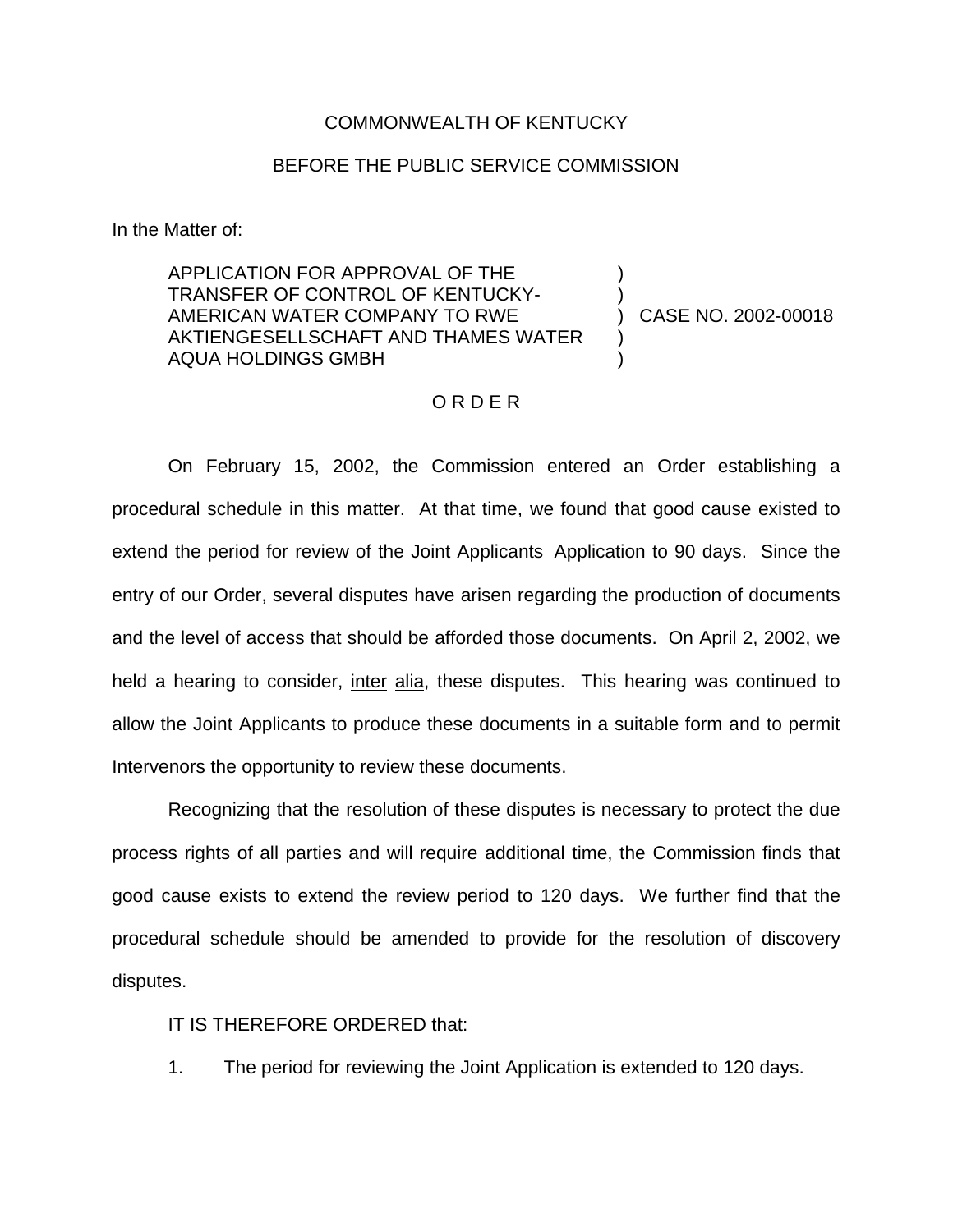2. The procedural schedule set forth in our Order of February 15, 2002 is modified and superceded by the schedule set forth in Appendix A to this Order.

3. Joint Applicants Motion to Be Permitted to Present Rebuttal Testimony is granted.

4. The Joint Applicants may present rebuttal testimony to any testimony offered by an intervenor witness at the evidentiary hearing on the merits of their Joint Application.

5. Any intervenor who presents testimony at the evidentiary hearing on the merits of the Joint Applicants Application may present surrebuttal testimony to the rebuttal testimony offered by any witness of the Joint Applicants.

Done at Frankfort, Kentucky, this 3<sup>rd</sup> day of April, 2002.

By the Commission

ATTEST:

Deputy Executive Director